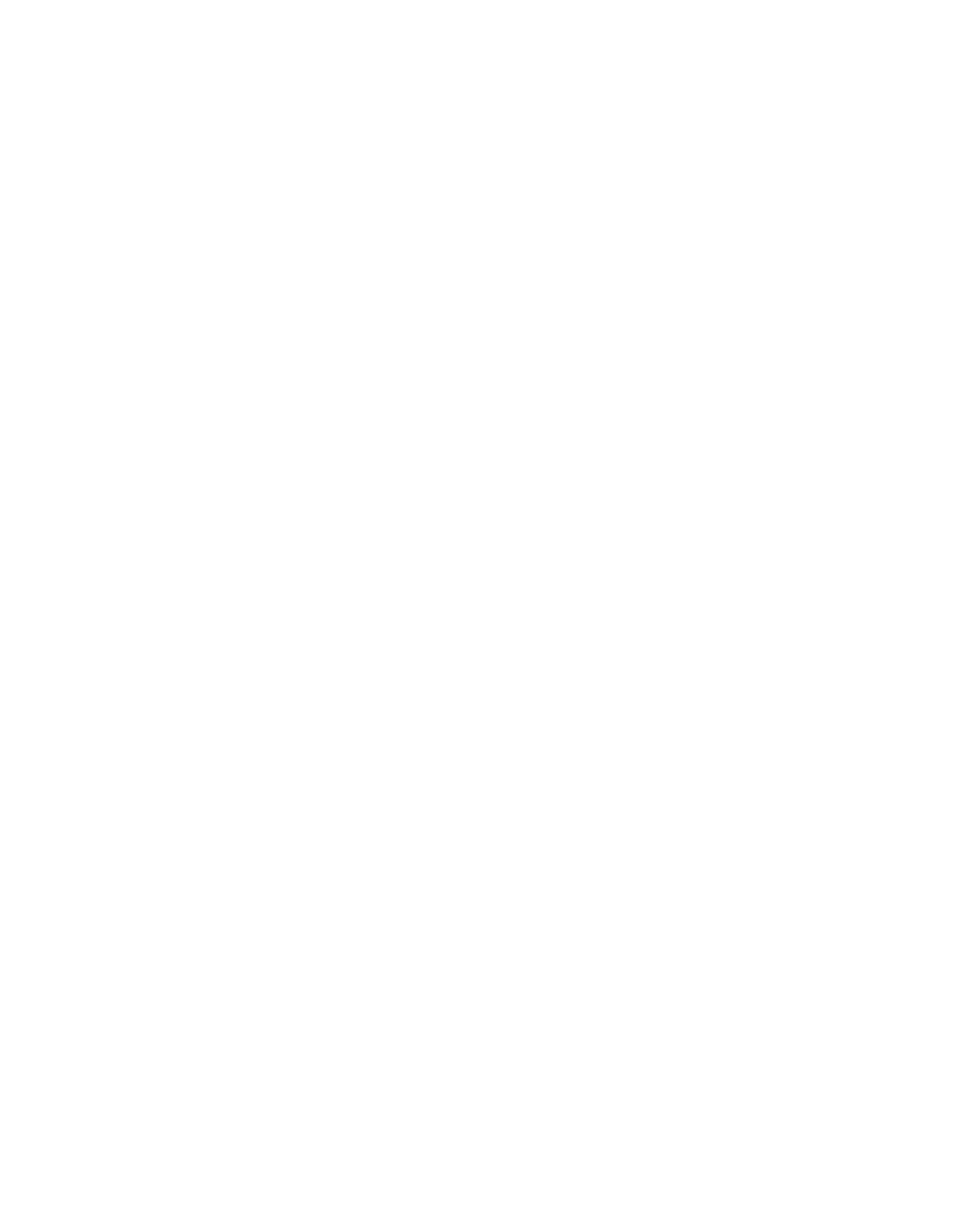

# ASSOCIATED TRANSPORTATION ENGINEERS

100 N, Hope Avenue, Suite 4, Santa Barbara, CA 93110 • [805] 687-4418 • FAX [805] 682-8509

Since 1978

Fichand L, Pool, P.E.<br>Scott A. Schell, AICP, PTP

)uly 26,2016 16060L0s.wPD

Mr, Scott Price Mirada Petroleum 15500 West Telegraph Road, Suite D#32 Santa Paula, California 93060

### STATE ROUTE 150 AND KOENIGSTEIN ROAD ANALYSIS, VENTURA COUNTY, **CALIFORNIA**

Pursuant to your request, Associated Transportation Engineers (ATE) is providing the following evaluation for the State Route 1SO/Koenigstein Road intersection as it relates to the use of tanker truclcs. ATE has conducted a field review of the intersection to determine the sight distance, evaluated collision data and existing traffic volumes on State Route 150. ATE evaluated the intersection based on the use by oil tanker trucks which will not exceed the legal limits. Oversízed trucks would required to have a valid Transportation Permit.

Sight Distances. ATE conducted a field review to determine if sufficient sight distance exists for tanker trucks at the State Route 150/Koenigstein Road intersection. The Caltrans Highway Design Manual<sup>1</sup> sight distance standards were used for the sight distance analysis. The segment of State Route 150 is rolling and posted 35 MPH. Based on Caltrans criteria, the minímum required sight distance standard for a 35 MPH design speed is 250 feet,

The sight distance looking east along State Route was measured at 350 feet, in excess of the 250-foot minimum. The sight distance looking west along State Route 150 was measured at 500 which also exceeds lhe 25O-foot minimum. The measured sight distance at the State Route 150/Koenigstein Road intersection exceeds the minimum site distance standard.

Collision Data. ATE reviewed the Caltrans collision data for the State Route 150/Koenigstein Road intersection contained in Appendix F of the December 201 5 Subsequent Environmental Report for the Mirada Oll and Cas Project- Nesbitt Lease. The collision data covers a l2-year period from 2002 to 2013. The collision data is attached. There were 2 collisions with no reported fatalities and none involved large trucks.<br> **County of Ventura** 

Board of Supervisors PL15-0060 Itighway Design Manual, Caltrans, 6<sup>th</sup> Edition. **Exhibit 16 - Attachment C** Associated Traffic Engineers Traffic Report Engineering . Planning . Parking . Signal Systems . Impact Heports . Bikeways . Transit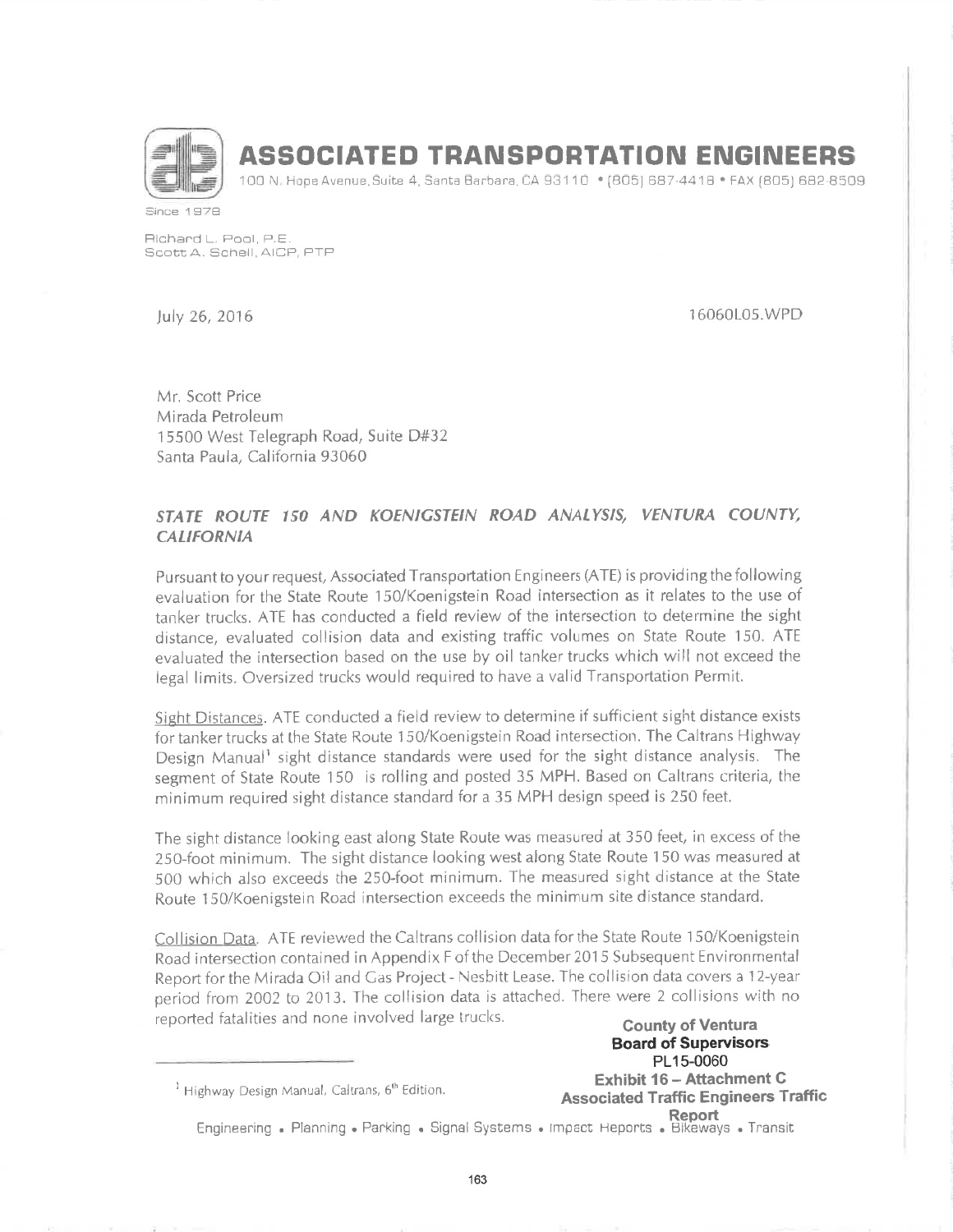| <b>SCOUL FFICE</b>                                                                              | LARG T | IUIY ZQ, ZUIQ |
|-------------------------------------------------------------------------------------------------|--------|---------------|
| Roadway Operation. Current traffic counts show that State Route 150 carries 2,800 vehicles      |        |               |
| per day in the vicinity of the project site. Existing traffic volumes and levels of service are |        |               |
| summarized in Table 1. Levels of service are based on Ventura County engineering design         |        |               |
| capacities, which show that 2-lane highway such as State Route 150 has the capacity to carry    |        |               |

 $D = -0$ 

approximately 11,000 vehicles per day.

| Table 1 |                                              |  |  |  |  |  |  |  |
|---------|----------------------------------------------|--|--|--|--|--|--|--|
|         | <b>Traffic Volumes and Levels of Service</b> |  |  |  |  |  |  |  |

|                                                                           | Roadway               | Roadway    | <b>Existing</b> |            |
|---------------------------------------------------------------------------|-----------------------|------------|-----------------|------------|
| <b>Roadway Segment</b>                                                    | <b>Classification</b> | Capacity   | ADT             | <b>LOS</b> |
| ll State Route 150                                                        | Class II              | 11,000 ADT | 2,800           | LOS B      |
| Note: LOS based on Ventura County Standard Engineering Design Capacities. |                       |            |                 |            |

State Route 150 in the study-area roadways currently operates at LOS B. With the addition of less than 3 tanker trucks per day from the Agnew and Nesbitt CUP Modifications, State Route 150 would continue to operate at LOS B. LOS B represents relatively free flow operations with no congestion.

#### **CONCLUSION**

**College Property** 

The operation of the Koenigstein Road/Highway 150 intersection has not exhibited any safety issues over the past 20 years. This observation is based upon data we collected and/or obtained this year.

It is ATE's staff conclusion that the intersection will continue to operate satisfactorily based upon the accident record data, where there were two accidents noted (neither involved tanker trucks), over a 12-year period. Koenigstein Road has a low traffic volume, the sight distance at the intersection in both directions, as measured, meets or exceeds the Caltrans value for the prevailing speed. ATE also reviewed the intersection geometry. The proposed addition of less than 3 one-way tanker trips per day through this intersection will not alter this condition. The expected tanker trucks utilized by the project will not exceed the legal limits. Oversized trucks would be required to have a valid Transportation Permit.

**Associated Transportation Engineers** 

Richard L. Pool, P.E. Bv: President

Attachment: Collision Data



164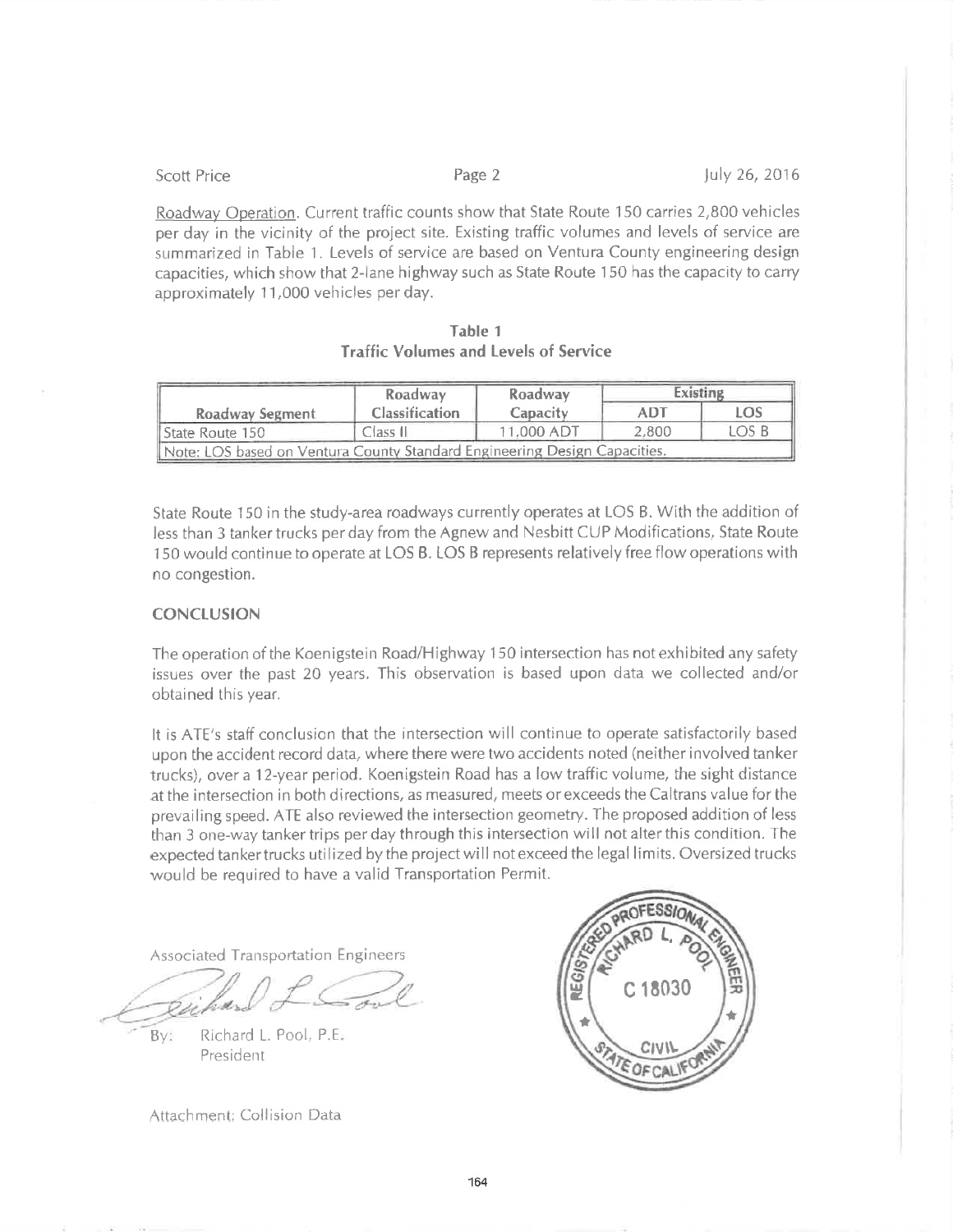| Report run on: 11/12/2014<br>Total Count: 2                                                                                                                                                                                                                                                             | #141234 2002 - AV 2013/2014 COLLISIONS ON RT 150 (OJAI/SANTA PAULA RD) WITHIN 200 FT OF<br>KOENINGSTEIN RD, IN VENTURA COUNTY.                                                                                                                                                                                                                                                                                                                                                                                                                                                                                                                                                                                                                                                                                                                                                                                                                                                                 | Cas <sub>o - a</sub>                                         |
|---------------------------------------------------------------------------------------------------------------------------------------------------------------------------------------------------------------------------------------------------------------------------------------------------------|------------------------------------------------------------------------------------------------------------------------------------------------------------------------------------------------------------------------------------------------------------------------------------------------------------------------------------------------------------------------------------------------------------------------------------------------------------------------------------------------------------------------------------------------------------------------------------------------------------------------------------------------------------------------------------------------------------------------------------------------------------------------------------------------------------------------------------------------------------------------------------------------------------------------------------------------------------------------------------------------|--------------------------------------------------------------|
| <sup>23</sup> mar e RT 150<br>$O(3740)$ Lu $R$ . $T$<br>UNINCORP.<br>COUNTY VENTURA<br>gramary Collision Fuctor.<br>UNSAFE SPEED<br>Wiselnell CLEAR<br>Weather?<br><b>Thi and Run</b>                                                                                                                   | <b>Direction</b><br>Sellentery Rd KOENIGSTEIN RD<br>NCRC 9765 State ever Y Private 150 Postman Prote -<br>Pupulution 9<br><b>Rol Uist</b><br><b>Bast 044</b><br>Postmila 26,141<br>Fype 1 CalTrans Dell 7<br>Badge 011409 Common Dure 20071102<br>Viciation 22350<br>Common Type SIDESWIPE<br>Severity, <b>INJURY</b><br>Title 1410<br>a ruled 0 = # injuried 1<br>Rawy Surface DRY<br>Tow Away? N Process Date<br>Rawy Cana! NO UNUSL CND<br>Motor Ven Involved With. OTHER MV<br>the company of the company of<br>Rdwy Lond?<br>Lawleng DAYLIGHT<br>Pad Arrest<br>Cott Day FNCTNG                                                                                                                                                                                                                                                                                                                                                                                                            | Page<br>Side of Hwy W<br>Day FRI<br>20080718<br>Spec Cond. 0 |
| Paits Syzie Have Size<br>Scoredy! Sounded<br>Kell<br>1F.<br>DRVR 17 M<br>$\frac{W}{W}$<br><b>HNBD</b><br>distance and<br><b>ORVR 44 M</b><br>HNBD<br>Morriers Ad KOENIGSTEIN RD Distance (7) 66<br>54 UNINCORP.<br>County VENTURA<br>Foman, Callisian Factor<br>Nealbert CLEAR<br>Weatherz<br>- and Run | PARTY INFO<br>Lost Type 1<br>Mrse Pre Cox Dr. SAI Ven CHP Ven Make<br>VICTIM INFO<br>Year, Sumit<br>CIAFZ Sales Equip Rolp Extra en<br>PROC ST<br>Ε<br>D<br>2200<br>FORD<br>Sex, Sear Pos. 2020): agrep. Electron.<br>1999<br>A()<br>$F_{\text{max}}$<br>EA<br>$\cdots$ $\cdots$ $\frac{M}{M}$<br>LFT TURN<br>G<br>G<br>0100<br><b>BMW</b><br>2000<br>DRVR COMP PN 44 M<br>Direction N Secondary Rd RT 150<br>and the particular con-<br>NCIC<br>9765 State Hay? Y<br>Houle 150 Postme Prince -<br>Population 9<br><b>HOLLNST</b><br>Heat 004<br>Postning.<br>$Ty\rho w$ 3<br>26.141<br>CalTrans Dist T<br>DRVR ALCIDRG Violation 23152A Collision Type<br>Buage 14736 Collabo Date<br>20031015<br><b>HIT OBJECT</b><br><b>Firmi 0805</b><br>Seventy <b>INJURY</b><br>n Killes Q = # Instruct 3<br><b>ROWY Surface DRY</b><br>Tow Away? Y Process Dute 20101228<br><b>Hdwy Cond't NO UNUSL CND</b><br>Mator Van involved With FIXED OBJ<br>Rdwy Condi<br><b>SOfting DAYLIGHT</b><br>Pad Action | Ramphil 3<br>Side of Hwy W.<br>Day FRI<br>Spec Cand 0        |
|                                                                                                                                                                                                                                                                                                         | <b>COMP ONLY FNOTNG</b><br>Love Type 1<br><b>PARTY INFO.</b><br>Party Type Age Sex Rece Sobraty: Subridity: Move the Car Dr SW Ven CHP veh Make Year Sprint, OAFD Vice OAF2 Safety Equip Rule<br><b>VICTIM INFO</b><br>$\frac{Ef_{2}}{2}$ of $b_{1}$<br>LEXUS 2004 - 3 A 22107<br>man Sun Seul Pro Sales Equip Jeans<br>$\sim$<br>G<br><b>PASS</b>                                                                                                                                                                                                                                                                                                                                                                                                                                                                                                                                                                                                                                             | Hampfint &                                                   |
| $ -$                                                                                                                                                                                                                                                                                                    | <b>OTH VIS</b><br>ΤÑ<br><b>COMP PN</b><br>and ward<br><b>OTH VIS</b>                                                                                                                                                                                                                                                                                                                                                                                                                                                                                                                                                                                                                                                                                                                                                                                                                                                                                                                           | and a second con-                                            |

 $\frac{2\pi}{3}$